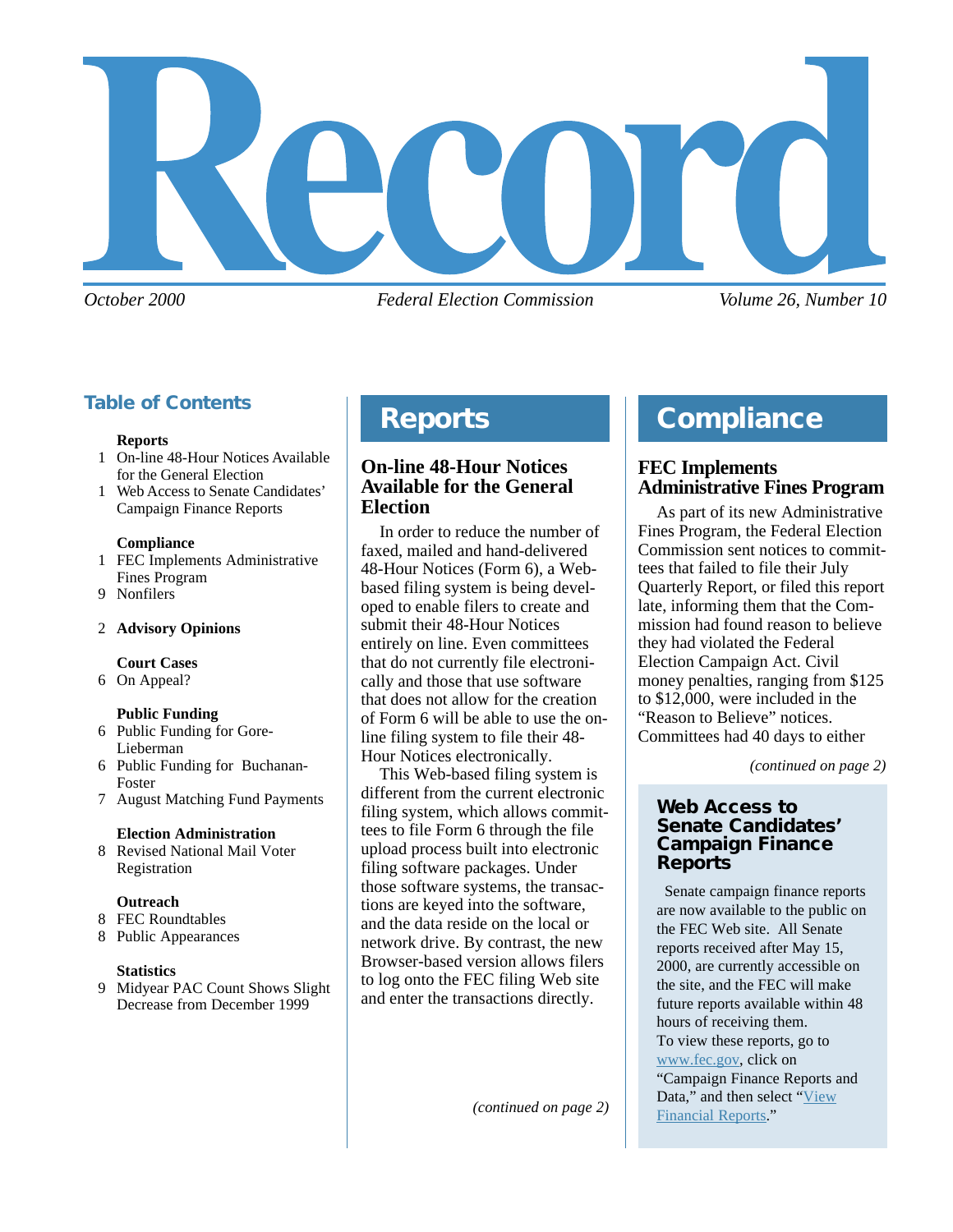**Reports**<br>(continued from page 1)

With this new system, the information is stored in local memory until the committee treasurer presses the "submit" button, thereby sending the report to the FEC.

The FEC will soon be sending, by mail, electronic filing passwords (PIN numbers) to treasurers for House and Presidential campaign committees that are running in the General Election<sup>1</sup> but do not yet have PIN numbers. With this PIN number, treasurers will have the option to log into the FEC Web site and fill out and submit a 48-Hour notice electronically. (Paper notices will also be accepted.)

For more information, visit the FEC Web site at [www.fec.gov](http://www.fec.gov/) and click on the Electronic Filing logo.✦

*1 Senate committees file with the Secretary of the Senate and cannot participate in electronic filing. They must continue to file 48-hour notices on paper with the Secretary of the Senate.*

#### **Federal Election Commission 999 E Street, NW Washington, DC 20463**

800/424-9530 202/694-1100 202/501-3413 (FEC Faxline) 202/219-3336 (TDD for the hearing impaired) 800/877-8339 (FIRS)

**Darryl R. Wold**, Chairman **Danny L. McDonald**, Vice Chairman **David M. Mason**, Commissioner **Karl J. Sandstrom**, Commissioner **Bradley Smith**, Commissioner **Scott E. Thomas**, Commissioner

**James A. Pehrkon**, Staff Director **Lawrence M. Noble**, General Counsel

Published by the Information Division **Louise D. Wides**, Director **Amy L. Kort**, Editor

**http://www.fec.gov**

### **Compliance**

*(continued from page 1)*

pay the penalties or submit written responses challenging the alleged violations or the amount of the penalties.

The July Quarterly Report was the first report handled under the new Administrative Fines program, and the number of late filers dropped significantly. While 30 percent of filers were late for the April quarterly filing, only 18 percent of filers were late for the July quarterly filing.

For more information on the Administrative Fines Program, see the [May Record,](http://www.fec.gov/pdf/may00.pdf) page 1, and the [July Record](http://www.fec.gov/pdf/July00.pdf), page 1. Information is also available at the FEC's Web site at [www.fec.gov.](http://www.fec.gov/)

Free copies of the final rules as they appeared in the *Federal Register* (65 FR 31787, May 19, 2000) are available through the FEC's Faxline (202/501-3413, document 247) and on the FEC's Web site at [http://www.fec.gov/pdf/](/pdf/nprm/admin_fines_1/00_Administrative_Fines_E_J.pdf) [00%20Administrative%20Fines](/pdf/nprm/admin_fines_1/00_Administrative_Fines_E_J.pdf) [%20E&J.pdf](/pdf/nprm/admin_fines_1/00_Administrative_Fines_E_J.pdf).✦

*(continued on page 9)*

### **Do You Need Copies of** *Campaign Guides?*

 The FEC publishes four Campaign Guides—each for a different type of committee that explain the Federal Election Campaign Act and Commission regulations and their practical application to your committee. These guides are available free of charge.

 If you would like to receive copies of any of the guides, please fill out and mail the order form on the inside of the back cover of this issue of the *Record* (see page 11).

## *(continued from page 1)* **Advisory Opinions**

### [AO 2000-16](http://saos.fec.gov/aodocs/2000-16.pdf)

#### **Placing Political Advertisements on Internet for Academic Study**

Third Millennium: Advocates for the Future, Inc., (Third Millennium) may place advertisements for Presidential candidates on the Internet to study their effects on voter participation among young adults.

Third Millennium—a nonprofit corporation that encourages younger Americans to participate in the electoral and legislative process proposes to study the effect of Internet advertising on young voters. To this end, it has retained the services of Juno, an established Internet service provider that offers free Internet access to subscribers who agree to provide demographic information to Juno and to view online advertisements. Using Juno's demographic data, Third Millennium intends to randomly select subscribers to view advertisements supporting one or all of the current, ballot-qualified Presidential candidates, and then measure these subscribers' voting patterns through a post-election survey.<sup>1</sup>

Third Millennium will either use the content and design of advertisements created by each Presidential campaign or create its own advertisements from available materials.

In doing so, Third Millennium will treat each candidate equally as it obtains or develops the ads, giving none a qualitative or quantitative

*1 The range of candidates for whom ads will be shown will include all the general election presidential candidates who appear on enough state ballots to win an Electronic College majority.*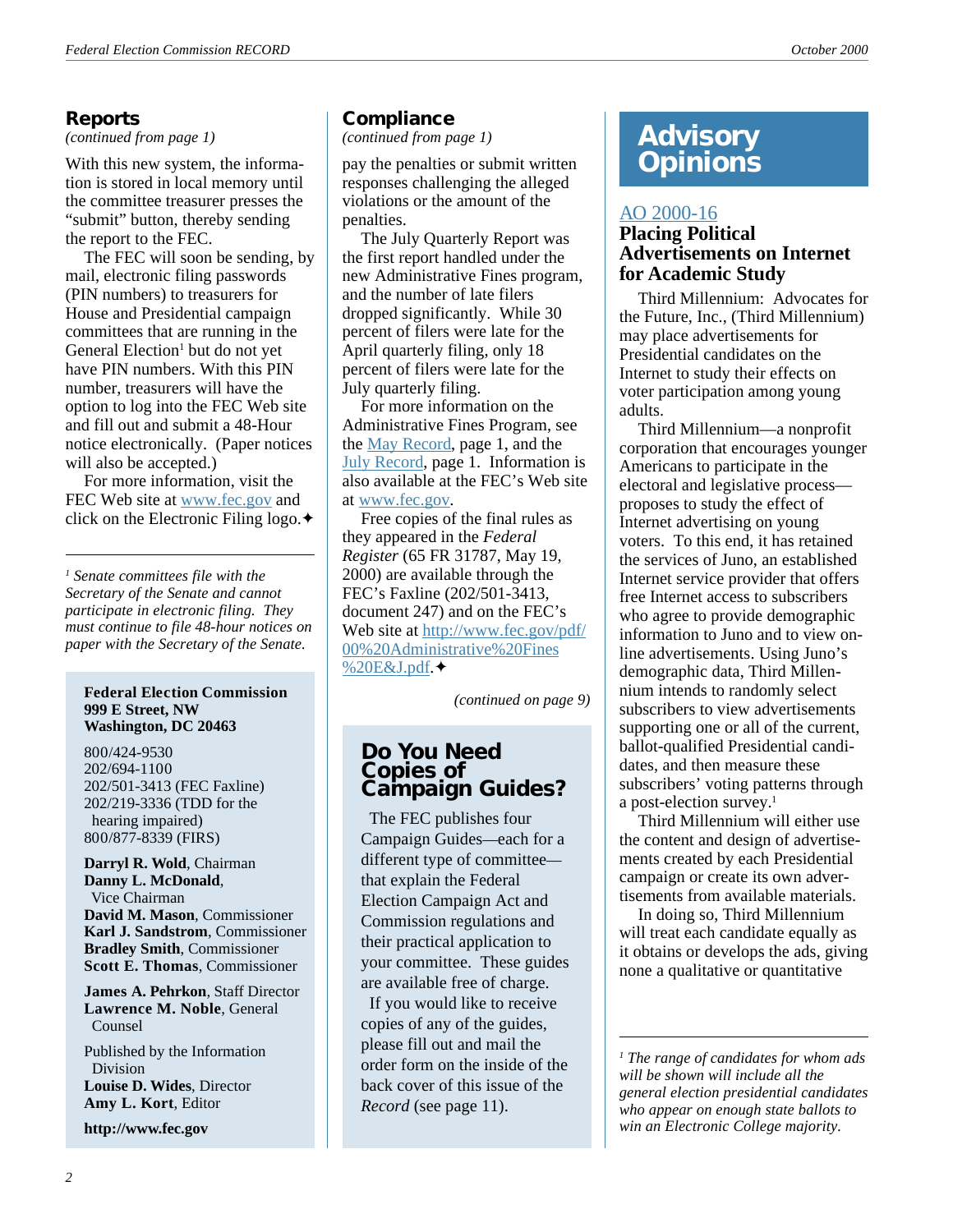advantage. It will not pay the campaigns for materials provided, and it reserves the right to reject material that mentions or alludes to another candidate. Third Millennium will present the study's results at a cross-disciplinary conference it will host in December 2000.

The Commission found Third Millennium's proposal permissible under the Federal Election Campaign Act and Commission regulations. Individual Commissioners explained their reasons for voting to approve this opinion in separate concurring statements.

Date issued: August 28, 2000; Length: 5 pages.✦

## [AO 2000-18](http://saos.fec.gov/aodocs/2000-18.pdf)

## **Closing Date of Matching Fund Period for Nader 2000**

The primary matching fund payment period for Ralph Nader's primary campaign committee, the Nader 2000 Primary Committee, Inc. (the Committee), ended August 12, 2000, which was the day he received the South Carolina United Citizen's Party's (UCP) Presidential nomination.

Mr. Nader's effort to get on the general election ballot in substantially all states had three components:

• His convention nomination by the Association of State Green Parties (ASGP)—the final step in securing ballot access in 14 states where the Green Party or its state affiliate had previously attained ballot access for its Presidential candi $date.$ <sup>1</sup>

*1 The Commission did not consider the question of whether the June 25 Green Party convention was a national convention or whether the procedure used to nominate Mr. Nader at that convention represented the culmination of the Green Party's nomination process.*

- The submission of petitions seeking ballot access for either Mr. Nader (as an independent) or the state Green Party in states where neither the Party nor its state affiliate had previously attained ballot access for its candidates. In 30 of these states, the petition process was not complete until after the ASGP convention and, in six states, the deadline fell after the Presidential convention held by the Democratic National Convention on August 14-17, 2000.
- His convention nomination by the South Carolina United Citizen's Party (UCP) on August 12, 2000.

Under the Matching Act<sup>2</sup> and Commission regulations, the term "matching payment period" means the period beginning at the start of the calendar year in which a Presidential general election is held and ending on the date the national convention of the candidate's party nominates its Presidential candidate. In the case of a party that does not nominate its Presidential candidate by national convention, the matching payment period ends on the date the party nominates its Presidential candidate or on the last day of the last national convention held by a major party, whichever is earlier. 26 U.S.C. §9032(6) and 11 CFR 9032.6.

In several past advisory opinions (AOs), the Commission has applied the statute to situations where candidates sought the nomination of several non-major parties. In two of these cases, candidates of non-major parties asked whether their matching

*2 Presidential Primary Matching Payment Account Act, 26 U.S.C. §9031 through §9042.*

payment periods ended on either the date of their nomination by the last state party to make its nomination or the last date of the last major party Presidential nomination convention, whichever date was earlier.<sup>3</sup> In these cases, the Commission found that neither the Matching Act nor Commission regulations require that the matching payment period for one non-major party Presidential candidate be shorter than that for another such candidate solely because one was seeking a national party nomination by national convention and the other was seeking nomination by several state political parties.

In Mr. Nader's case, the Commission found that his matching payment period would end August 12, 2000, the date he received the nomination of the UCP, which predated the close of the Democratic National Convention (the last national convention held by a major party).

Date Issued: August 11, 2000; Length: 4 pages.✦

*(continued on page 4)*

*3 For example, the Commission considered the matching fund status of an individual seeking the Presidential nomination of several minor parties that were active in several states. AO 1984-11. The Commission also considered the status of a candidate seeking the nomination of a minor party with a recognized national committee and national nominating convention while at the same time pursuing the nomination of several minor parties at the state level that had no national conventions. AO 1984-24.*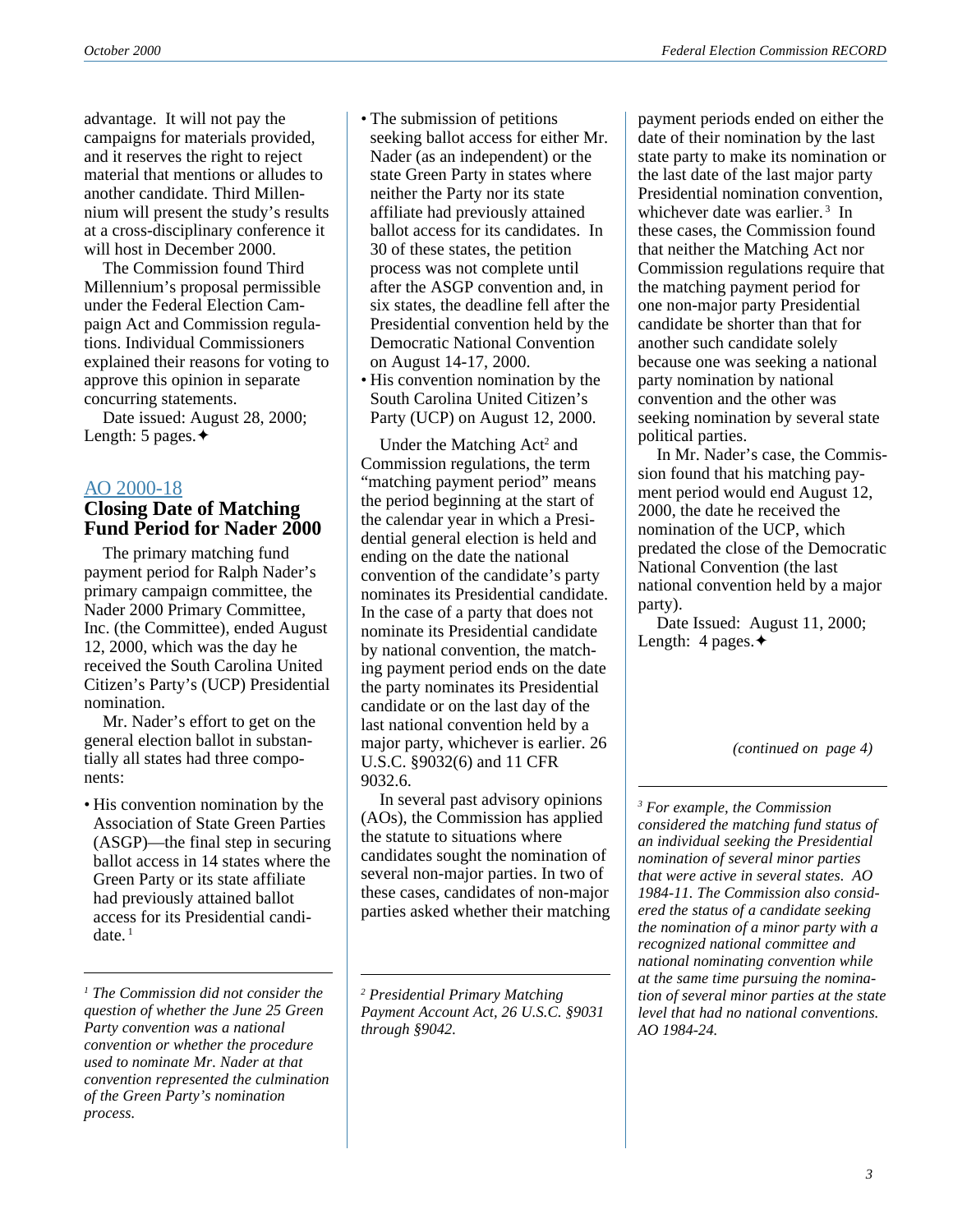### **Advisory Opinions**

*(continued from page 3)*

### [AO 2000-19](http://saos.fec.gov/aodocs/2000-19.pdf)

### **Retroactively Reallocating Party's Ballot Composition Ratio**

The Republican Party of Florida (the RPF) may retroactively adjust its federal-to-nonfederal allocation ratio to reflect the addition of two state offices, which became vacant in recent months. Further, in accordance with its request, the RPF may retroactively reallocate its administrative expenses for the period starting on June 1, 1999, using a ballot composition ratio that includes points for the two state offices that are now on the November 2000 ballot

Under Commission regulations, state and local party committees are required to allocate their administrative expenses and costs of generic voter drives using the "ballot

### **Back Issues of the Record Available on the Internet**

This issue of the *Record* and all other issues of the *Record* starting with January 1996 are available through the Internet as PDF files. Visit the FEC's World Wide Web site at http://www.fec.gov and click on "What's New" for this issue. Click "Campaign Finance Law Resources" to see back issues. Future *Record* issues will be posted on the web as well. You will need Adobe® Acrobat® Reader software to view the publication. The FEC's web site has a link that will take you to Adobe's web site, where you can download the latest version of the software for free.

composition method." 11 CFR 106.5(d). Under this method, committees determine their ballot composition ratios at the start of the election cycle "based on the ratio of federal offices expected on the ballot to total federal and nonfederal offices expected on the ballot in the next general election to be held in the committee's state or geographic area."1

In this case, two state officials (Commissioners Bill Nelson and Tom Gallagher) decided to run for the Senate when Senator Connie Mack announced, on May 5, 1999, that he would not seek another term. Florida has a "resign-to-run" law that requires state office holders to resign from state office in order to run for federal office.2 The two officers were not required to resign,

*1 The regulations explain how federal and state offices should be counted for purposes of the ratio. When anticipated on the next general election ballot, the offices of President, U.S. Senator and U.S. Representative each count as one federal point, while the offices of Governor, State Senator and State Representative are counted as one nonfederal point each. The rules further require committees to count the total of all other partisan statewide executive candidates expected on the ballot as a maximum of two nonfederal offices and include up to two points for those offices in their ratios. State party committees may also include an additional nonfederal point. 11 CFR 106.5(d)(1)(ii). See also the* Campaign Guide for Political Party Committees*, pages 47-64.*

*2 Florida's "resign-to-run" law states that "the resignation creates a vacancy in office to be filled by election, thereby permitting persons to qualify as candidates for nomination and election as if the officer's term were otherwise scheduled to expire." FLA STAT. Ch, 99.012(4)(g). Thus, prior to the office holders' submission of their resignations, no vacancy existed.*

however, until the governor officially declared their candidacies for the Senate opening. By law in Florida, the governor may not make this declaration until federal ballot qualification week, which began on May 8, 2000. The two state officials remained in their state positions until their candidacies were officially announced. Consequently, the state vacancies did not occur until May of 2000.

The RPF adjusted its ballot composition ratio to reflect the vacancies in May of 2000. It may now retroactively adjust its ratio for the period from June 1, 1999, to May of 2000 as well. In reaching this determination, the Commission noted several events that support the RFP's assertion that, in fact, it began supporting candidates for these two state offices prior to June 1, 1999:

- One of the state officials filed his Statement of Candidacy for the Senate on March 22, 1999, and the other established a testing-thewaters committee in April 1999;
- On May 13 and 14, 1999, state candidates began registering for the anticipated vacancies in the state offices held by Commissioners Nelson and Gallagher; and
- Both Commissioners had collected enough federal contributions by June 1, 1999, to cross the threshold for federal candidacy.

Under these circumstances, the RFP may retroactively reallocate its administrative expenses for the period between June 1, 1999, and May 8, 2000. The RFP has 30 days from the August 11, 2000, publication of this advisory opinion to submit an amended schedule H1 for the period in question and to transfer funds between its federal and nonfederal accounts to correct its prior allocation for this period.

Date Issued: August 11, 2000; Length: 6 pages.✦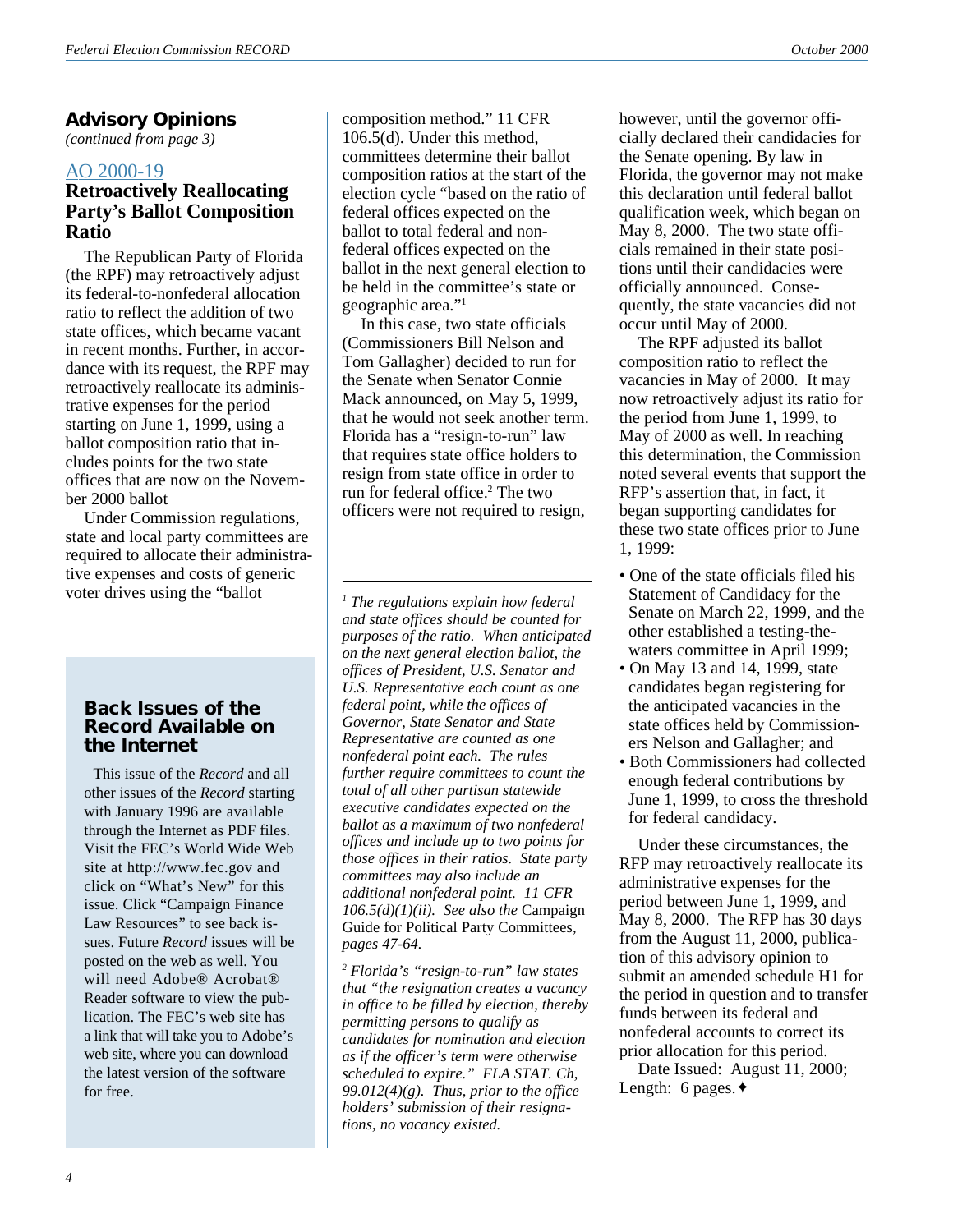#### [AO 2000-21](http://saos.fec.gov/aodocs/2000-21.pdf) **New York Conservative**

## **Party Qualifies as State Committee of Political Party**

The State Committee of the New York State Conservative Party meets all of the Federal Election Commission's (the Commission) requirements for state committee status, even though it is not affiliated with a recognized national committee or other national political party organization.

The Federal Election Campaign Act (the Act) defines a state committee as "the organization which, by virtue of the bylaws of a political party, is responsible for the day-today operation of such political party at the State level, as determined by the Commission." 2 U.S.C. §431(15).

Through a series of advisory opinions, the Commission has established two criteria necessary for an organization to qualify as a state committee. First, the organization must engage in activities that "are commensurate with" the dayto-day operations of a party at a state level. Second, the state organization must gain ballot access for its federal candidates who, in turn, must qualify as "candidates" as defined at 2 U.S.C. §431(2).<sup>1</sup>

The New York Party meets both of these requirements:

- Its rules describe activity commensurate with the day-to-day functions and operations of a political party on a state level; and
- Representative Vito Fossell—a "candidate" under 2 U.S.C.

*1 Under 2 U.S.C. §431(2), an individual becomes a candidate for the purposes of the Act if he or she receives contributions aggregating in excess of \$5,000, or makes expenditures in excess of \$5,000.*

§431(2)—appeared on the ballot as a Conservative Party House candidate in the 1998 election and will again in the 2000 election.

Date Issued: August 28, 2000; Length: 5 pages.✦

## **Reconsideration of Advisory Opinion**

#### [AO 2000-08](http://saos.fec.gov/aodocs/2000-08.pdf)

#### **Donations to Federal Candidates for Personal Living Expenses**

On August 24, 2000, the Commission denied Philip D. Harvey's request that it reconsider its June 14, 2000, advisory opinion (AO 2000- 08), which stated that Mr. Harvey's proposed anonymous donations to federal candidates for their personal living expenses would count as contributions under the Federal Election Campaign Act (the Act). The Commission found that Mr. Harvey did not offer arguments that were substantively different from those offered in the initial Advisory Opinion Request (AOR).

In his AOR, Mr. Harvey had proposed giving monetary gifts—up to \$10,000—to show his gratitude to individuals willing to engage in the difficult and time-consuming process of running for federal office. He planned to donate the funds anonymously, thereby avoiding any appearance that he was trying to curry favor with the recipient candidates. He also intended to instruct the recipients to use the funds only for personal living expenses, not for their campaigns.

Under the Act and Commission regulations, gifts given for the purpose of influencing a federal election are considered contributions, while those given for other purposes may or may not be. 2 U.S.C. §431(8)(A)(i) and 11 CFR  $100.7(a)(1)$ . For example, gifts of a personal nature are not considered

contributions if they have been customarily given prior to candidacy. If not, they are considered contributions. 11 CFR 110.10(b)(2).

Similarly, under the Commission's personal use regulations, payment of a candidate's personal expenses by anyone other than the candidate constitutes a contribution, unless the payment would have been made irrespective of the candidacy. 11 CFR  $113.1(g)(6)$ .

In this case, Mr. Harvey's proposed donations would not be made irrespective of the individuals' candidacies and would not be "gifts of a personal nature which had been customarily received prior to candidacy." As a result, the gifts would be considered contributions under the Act and, as such, would be limited to \$1,000 per candidate, per election.✦

### **Alternative Disposition of Advisory Opinion Requests**

#### **AOR 2000-9**

The requester withdrew the request for this advisory opinion on August 29, 2000. The request, submitted on May 2, 2000, sought the Commission's opinion on the application of FEC regulations and advisory opinions to a commercial Web site that sells space and other Web site services to federal and local candidates and issue organizations.✦

*(continued on page 6)*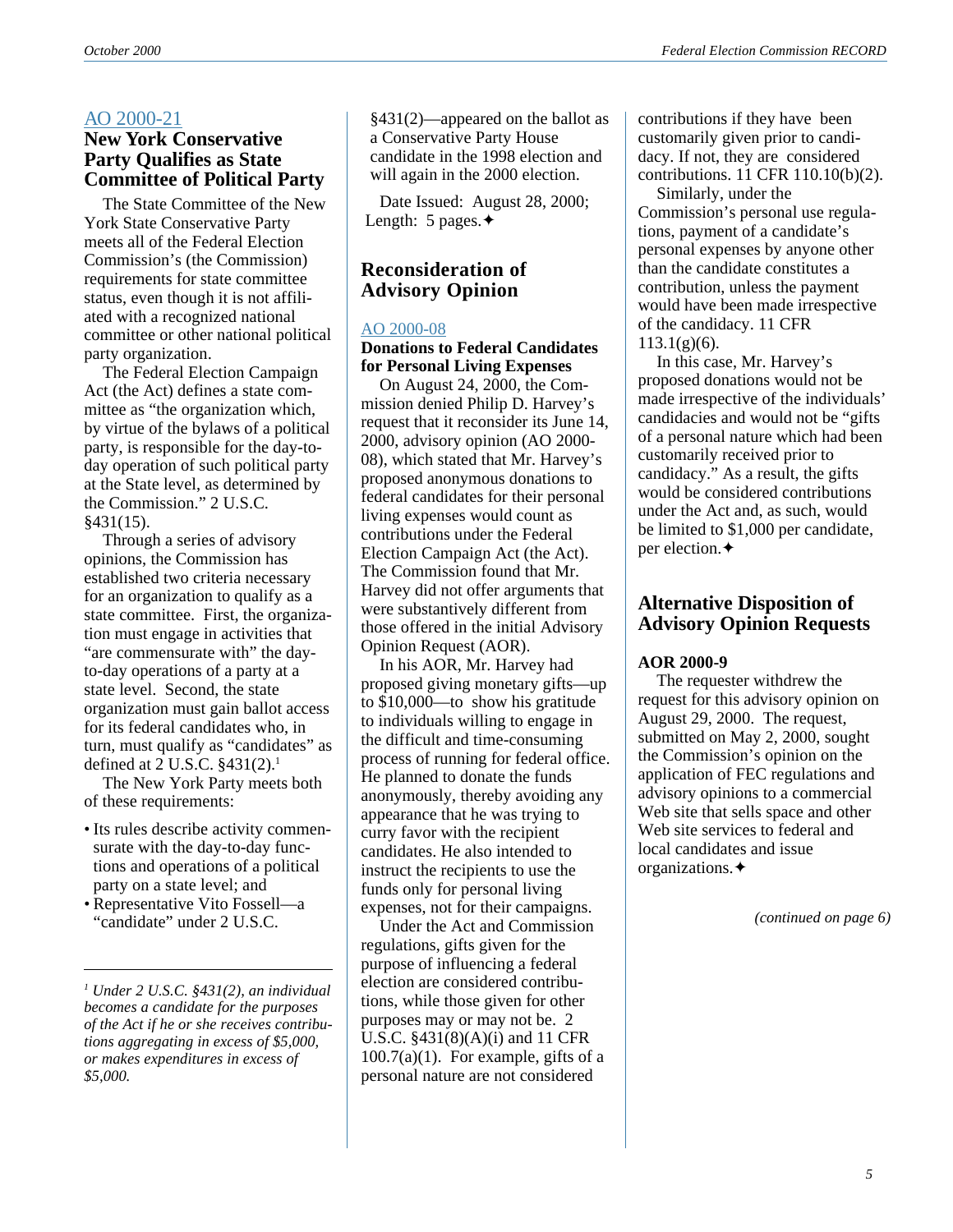## **Advisory Opinions**

*(continued from page 5)*

## **Advisory Opinion Requests**

#### **AOR 2000-20**

Nonconnected PAC established by individuals associated with several trade associations (Organizers of the proposed Committee for Quality Cancer Care, July 18, 2000)

#### **AOR 2000-22**

Use of electronic signature to grant prior approval for trade association solicitation (Air Transportation Association of America, et al., July 31, 2000)

#### **AOR 2000-23**

Preemption of state election law prohibiting party contributions to candidates during primary election campaign period (New York State Democratic Committee, August 28, 2000)

#### **AOR 2000-24**

Preemption of state election law mandating fixed allocation ratio for payment by political party of administrative and voter drive expenses (Alaska Democratic Party, August 30, 2000)

#### **AOR 2000-25**

Transfer of funds between the nonfederal and federal accounts of a newly formed nonconnected political committee (Minnesota House of representatives Democratic Farmer-Labor Caucus, September 8, 2000)

#### **AOR 2000-26**

State party committee's refund to candidate of "party assessment" portion of state ballot qualification fee (Joel Deckard, September 11, 2000)

#### **AOR 2000-27**

Qualification as state committee of political party (United Citizen's Party, South Carolina, September 15, 2000)

## **Court Cases**

## **On Appeal?**

#### **FEC v. Colorado Republican Federal Campaign Committee**

The Federal Election Commission has asked the U.S. Supreme Court to review this case. The Commission seeks review of a  $10<sup>th</sup>$ Circuit opinion that found that coordinated party expenditure limits at 2 U.S.C.  $\overline{441a(d)(3)}$  are unconstitutional. See July 2000 *Record*, p. 1.

## **Public Funding**

### **Public Funding for Gore-Lieberman**

On August 18, 2000, the Federal Election Commission approved public funding for the general election campaign of Democratic Presidential nominee Al Gore

and his running mate Joseph Lieberman. The U.S. Treasury Department made the payment of \$67.56 million in federal funds shortly thereafter.

Under the Presidential Election Campaign Fund Act, the Democratic and Republican nominees are each entitled to a grant of \$20 million increased by a cost-of-living adjustment (COLA). In order to receive public funding, the Gore-Lieberman campaign agreed to abide by the overall spending limit and other legal requirements, including a postcampaign audit. Additionally, as major party nominees, they agreed to limit campaign spending to the amount of the public funding grant and not to accept private contributions for their campaign. They also agreed not to spend more than \$50,000 in the aggregate of their own personal funds. The campaign may, however, accept contributions

designated for its general election legal and compliance (GELAC) fund. This fund is a special account maintained exclusively to pay for legal and accounting expenses related to complying with the campaign finance law. Compliance expenses do not count against the expenditure limit. Contributions to the GELAC fund are, however, subject to the limits and prohibitions of the federal campaign finance laws.

The Democratic National Committee may spend an additional \$13,680,292 for coordinated expenditures on behalf of the Gore-Lieberman campaign. These funds are subject to the limits, prohibitions and disclosure requirements of the Federal Election Campaign Act.✦

## **Public Funding for Buchanan-Foster**

On September 14, 2000, the Federal Election Commission approved public funding for the general election campaign of Reform Party Presidential candidate Patrick J. Buchanan and his running mate Ezola Foster. The U.S. Treasury Department made the payment of \$12,613,452 in federal funds shortly thereafter. Mr. Buchanan was eligible to receive the funds as the candidate of a minor party. To qualify as a minor party, a party's Presidential candidate must have received at least 5 percent of the popular vote in the prior Presidential general election.

As minor party candidates, Mr. Buchanan and Ms. Foster are entitled to partial public funding, based on the amount certified to each major party candidate (\$67.56 million). The portion that Mr. Buchanan received is based on the ratio of the Reform Party's popular vote in the preceding Presidential election to the average popular vote of the two major party candidates in that election. In this case, Ross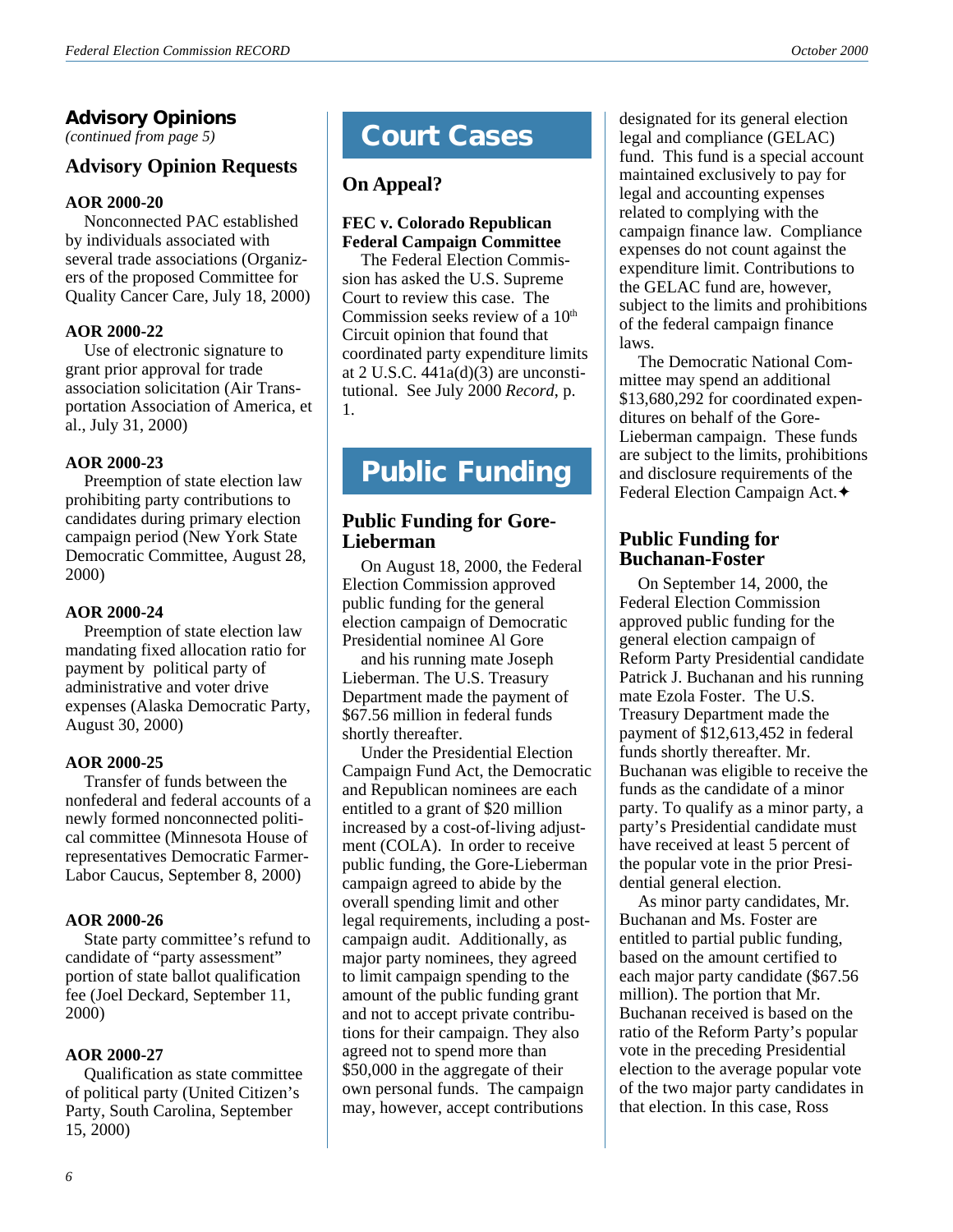Perot, the Reform Party candidate in 1996, received 8.4 percent of the popular vote.

In order to receive funding in a given election, the minor party's nominees must provide evidence showing that they have qualified to appear on the ballot as the candidate of that party in at least 10 states.

Pre-election minor party funding has only occurred once before, in 1996, when Mr. Perot received \$29,055,400 based on his vote from the 1992 general election.

Under the Presidential Election Campaign Fund Act, Presidential candidates who accept public funding must agree to a \$67.56 million spending limit for the general election and a \$50,000 limit on their use of personal funds to support their campaign. Minor party candidates may accept contributions up to an amount equaling the difference between the federal funds they receive and the spending limit. These candidates may also accept contributions to their general election legal and accounting fund (GELAC fund). This fund is a special account maintained exclusively to pay for legal and accounting expenses related to complying with the campaign finance law. Compliance expenses do not count toward the expenditure limit, but they are subject to the contribution limits and prohibitions of the Federal Election Campaign Act (the FECA).

The Reform Party may spend an additional \$13,680,292 for coordinated expenditures on behalf of the Buchanan-Foster campaign. These funds are also subject to the limits, prohibitions and disclosure requirements of the FECA. For more information on the Reform Party's eligibility for public funding, see the [January 2000 Record](http://www.fec.gov/pdf/jan00.pdf), p. 16.✦

## **Matching Funds for 2000 Presidential Candidates: August Certification**

| <b>Certification</b><br><b>August 2000</b> | <b>Cumulative</b><br><b>Certifications</b> |
|--------------------------------------------|--------------------------------------------|
| \$33, 183.11                               | \$4,825,060.93                             |
| \$0.00                                     | \$12,462,047.69                            |
| \$102,246.67                               | \$4,124,418.51                             |
| \$0.00                                     | \$15,456,083.75                            |
| \$184,175.06                               | \$573,670.06                               |
| \$243,984.07                               | \$4,021,004.91                             |
| \$50,968.49                                | \$1,285,116.95                             |
| \$0.00                                     | \$14,475,333.10                            |
| \$385,522.92                               | \$664,150.95                               |
| \$0.00                                     | \$2,102,525.00                             |
|                                            |                                            |

*1 Gary L. Bauer publicly withdrew from the race on February 4, 2000.*

*2 Bill Bradley publicly withdrew from the race on March 9, 2000.*

*3 Patrick J. Buchanan became ineligible for matching funds on August 11, 2000.*

*4 Al Gore became ineligible for matching funds on August 16, 2000.*

*5 John Hagelin became ineligible for matching funds on August 31, 2000.*

*6 Alan L. Keyes became ineligible for matching funds on April 20, 2000.*

*7 Lyndon H. LaRouche, Jr., became ineligible for matching funds on August 16, 2000.*

*8 John S. McCain publicly withdrew from the race on March 9, 2000.*

*9 Ralph Nader became ineligible for matching funds on August 12, 2000.*

*10 Dan Quayle publicly withdrew from the race on September 27, 1999 .*

### **August Matching Fund Payments**

On August 31, 2000, the Commission certified \$1,000,080.32 in matching funds to six Presidential candidates. The U.S. Treasury Department made the payments the first day of September.

With these latest certifications, the FEC has now declared ten candidates eligible to receive a total of \$59,989,411.85 in federal matching funds for the 2000 election. The above chart lists the most recent certifications and cumulative certifications (and payments) for each candidate. ✦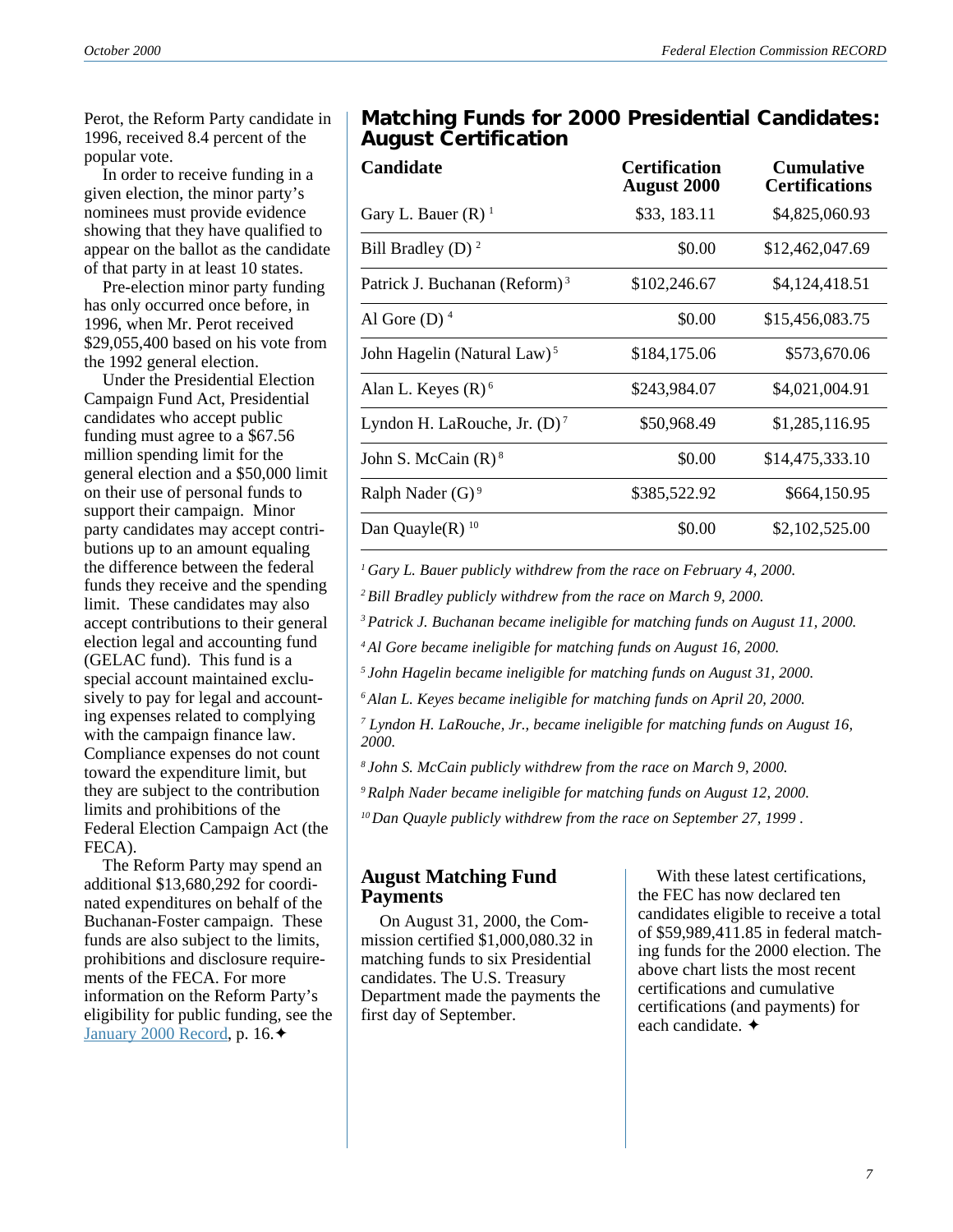## **Election Administration**

## **Revised National Mail Voter Registration**

On August 8, 2000, the Commission approved changes to the state information in the national voter registration form for Alaska, California, Connecticut, Hawaii, Louisiana and Michigan. The Commission also approved a procedural change that allows the Office of Election Administration (the OEA) to make such changes more rapidly in the future. Instead of requesting a formal Commission vote approving the update of state information, the OEA will make the changes and notify the Commission of them. The OEA will, however, continue to submit for a formal Commission vote any changes to the form that are not specific to a given state.✦

#### **Back Issues of the Record Available on the Internet**

This issue of the *Record* and all other issues of the *Record* starting with January 1996 are available through the Internet as PDF files. Visit the FEC's World Wide Web site at [http://www.fec.gov](http://www.fec.gov/) and click on "What's New" for this issue. Click "Campaign Finance Law Resources" to see back issues. Future *Record* issues will be posted on the web as well. You will need Adobe® Acrobat® Reader software to view the publication. The FEC's web site has a link that will take you to Adobe's web site, where you can download the latest version of the software for free.

## **Outreach**

## **FEC Roundtables**

The Commission will host another roundtable session on December 6, 2000. See the table for more details.

FEC roundtables, limited to 12 participants per session, focus on a range of subjects. All roundtables are conducted at the FEC's headquarters in Washington, DC.

The registration fee is \$25, and participants will be accepted on a first-come, first-served basis. Please call the FEC before registering or sending money to be sure that openings remain in the session. Prepayment is required. The registration form is available at the FEC's Web site—[http://](http://www.fec.gov/pdf/rndtabl.pdf) [www.fec.gov/pdf/rndtabl.pdf—](http://www.fec.gov/pdf/rndtabl.pdf)and from Faxline, the FEC's automated fax system (202/501-3413, request document 590). For more information, call 800/424-9530 (press 1) or 202/694-1100.✦

## **Public Appearances**

October 5, 2000 Embassy of the Republic of Singapore Washington, D.C. Penelope Bonsall

October 6, 2000 Boston College Chestnut Hill, MA Kate Miller

October 6-7, 2000 National Association of State Election Directors Leesburg, VA Brian Hancock

October 18, 2000 American University Washington, D.C. Chairman Wold

October 24, 2000 IMF Washington, D.C. Bill Kimberling

## **Roundtable Schedule**

| Date                           | <b>Subject</b>                                                                                                                                                                                                                    | <b>Intended Audience</b>                                                           |  |
|--------------------------------|-----------------------------------------------------------------------------------------------------------------------------------------------------------------------------------------------------------------------------------|------------------------------------------------------------------------------------|--|
| December 6<br>$9:30 - 11$ a.m. | <b>New FEC Alternative</b><br><b>Dispute Resolution Program</b><br>• Explanation and $Q/A$ about<br>new program for settling<br>complaints and audit<br>referrals<br>• How program works<br>• Benefits for regulated<br>community | • Lawyers and<br>Consultants to PACs,<br>Campaigns and<br><b>Political Parties</b> |  |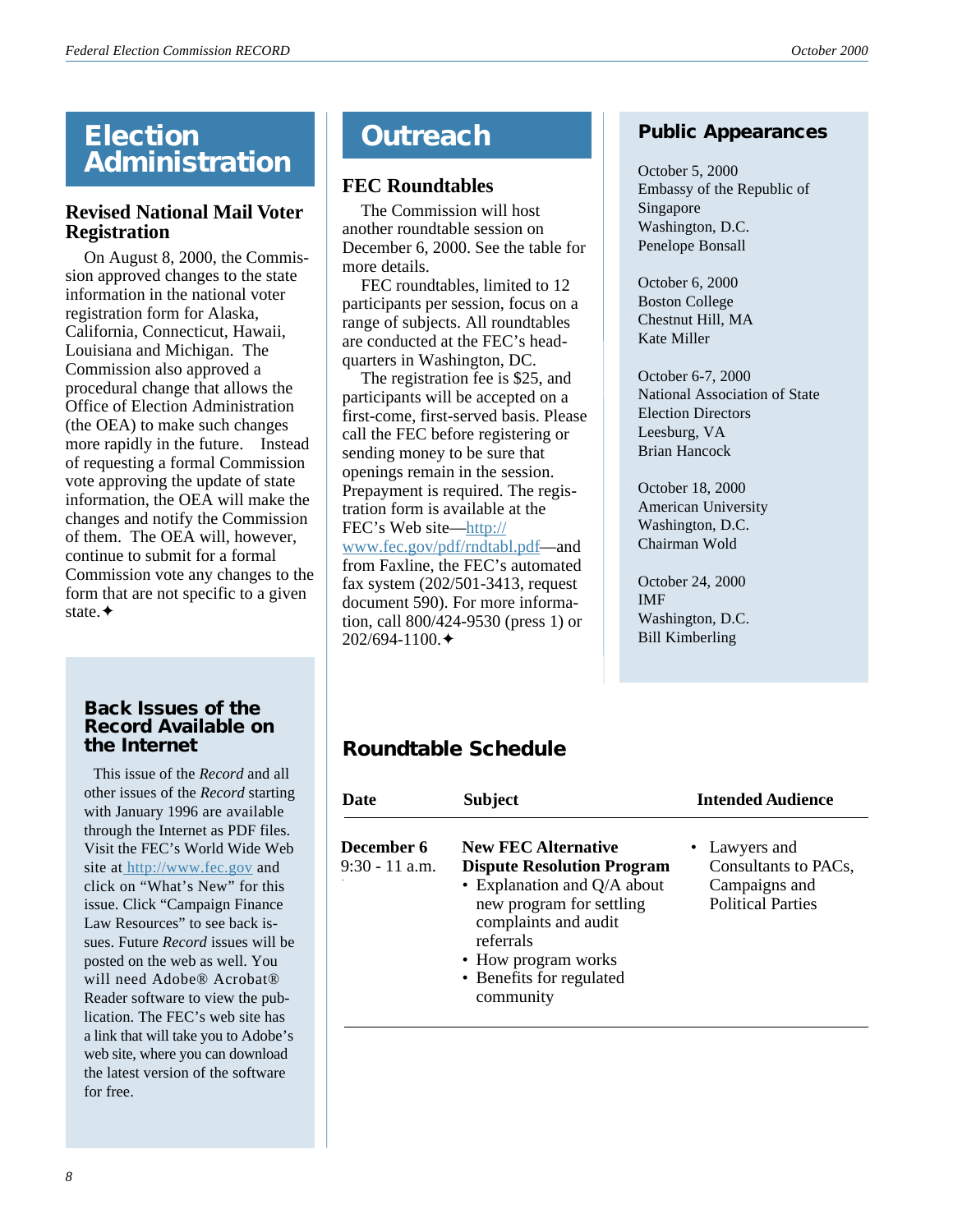*9*

## **Statistics**

### **Midyear PAC Count Shows Slight Decrease from December 1999**

The FEC's semiannual PAC count reveals that the number of PACs has decreased slightly since the last count was taken in January 2000. The table at right shows the midyear and year-end PAC figures since 1995. To see a complete listing of PAC statistics dating back to 1975, visit the FEC's Web site (http://www.fec.gov) or request a copy of the agency's August 22, 2000, press release (call 800/424- 9530 and press 3 for the Public Records Office or press 2 for the Press Office).✦

## **Compliance**

*(continued from page 2)*

### **Nonfilers**

The campaign committees of the candidates listed at right failed to file required campaign finance disclosure reports. The list is based on recent FEC news releases. The FEC is required by law to publicize the names of nonfiling campaign committees. 2 U.S.C. §438(a)(7). The agency handles nonfiler cases through its Administrative Fines Program.✦

## **FECFile Help on Web**

 The manual for the Commission's FECFile 3 electronic filing software is now available on the FEC's web site. You can download a PDF version of the manual at http://www.fec.gov/pdf/ fecfile3.pdf.

|                      | Corporate Labor |     | Trade/<br>Member/ Coop-<br><b>Health</b> | erative | Corp. $w/o$<br>Capital<br><b>Stock</b> | Non-<br>connected $1$ | <b>Total</b> |
|----------------------|-----------------|-----|------------------------------------------|---------|----------------------------------------|-----------------------|--------------|
|                      |                 |     |                                          |         |                                        |                       |              |
| '95<br>Jul.          | 1,670           | 334 | 804                                      | 43      | 129                                    | 1,002                 | 3,982        |
| Dec. '95             | 1,674           | 334 | 815                                      | 44      | 129                                    | 1,020                 | 4,016        |
| .96<br>Jul.          | 1,645           | 332 | 829                                      | 43      | 126                                    | 1,058                 | 4,033        |
| Dec. '96             | 1,642           | 332 | 838                                      | 41      | 123                                    | 1,103                 | 4,079        |
| .972<br>Jul.         | 1,602           | 332 | 826                                      | 41      | 118                                    | 953                   | 3,875        |
| Dec. '97             | 1,597           | 332 | 825                                      | 42      | 117                                    | 931                   | 3,844        |
| - 98<br>Jul.         | 1,565           | 325 | 820                                      | 43      | 112                                    | 897                   | 3,762        |
| Dec. '98             | 1,567           | 321 | 821                                      | 39      | 115                                    | 935                   | 3,798        |
| ,99<br>Jul.          | 1,540           | 318 | 826                                      | 38      | 115                                    | 941                   | 3,778        |
| Dec. '99             | 1,548           | 318 | 844                                      | 38      | 115                                    | 972                   | 3,835        |
| $00^{\circ}$<br>Jul. | 1,523           | 316 | 812                                      | 39      | 114                                    | 902                   | 3,706        |

<sup>1</sup> Nonconnected PACs must use their own funds to pay fundraising and administra*tive expenses, while the other categories of PACs have corporate or labor "connected organizations" that are permitted to pay those expenses for their PACs. On the other hand, nonconnected PACs may solicit contributions from the general public, while solicitations by corporate and labor PACs are restricted.*

*2 During the first six months of 1997, 227 PACs were administratively terminated because of inactivity.*

| <b>Candidate</b>     | <b>Office Sought</b> | <b>Report Not Filed</b> |
|----------------------|----------------------|-------------------------|
| Abair, Peter J.      | House MA/01          | Pre-Primary             |
| Buchanan, Patrick J. | Presidential         | <b>August Monthly</b>   |
| Carroll, Jennifer S. | House FL/03          | Pre-Primary             |
| Clarke, Una S.       | House $NY/11$        | Pre-Primary             |
| Diaz-Balart, Lincoln | House $FI/21$        | Pre-Primary             |
| Detro, Mark          | House OK/02          | Pre-Primary             |
| Dodd, Douglas J.     | House $FL/02$        | Pre-Primary             |
| Ducey, Susan G.      | House OK/04          | Pre-Primary             |
| Fee, John            | House $NY/30$        | Pre-Primary             |
| Harris, Kevin Bruce  | House $AZ/06$        | Pre-Primary             |
| Lafalce, John J.     | House $NY/29$        | Pre-Primary             |
| Meeks, Gregory W.    | House NY/06          | Pre-Primary             |
| Sessman, Ray         | Senate FL            | Pre-Primary             |
| Troutt, Eric D.      | House OK/02          | Pre-Primary             |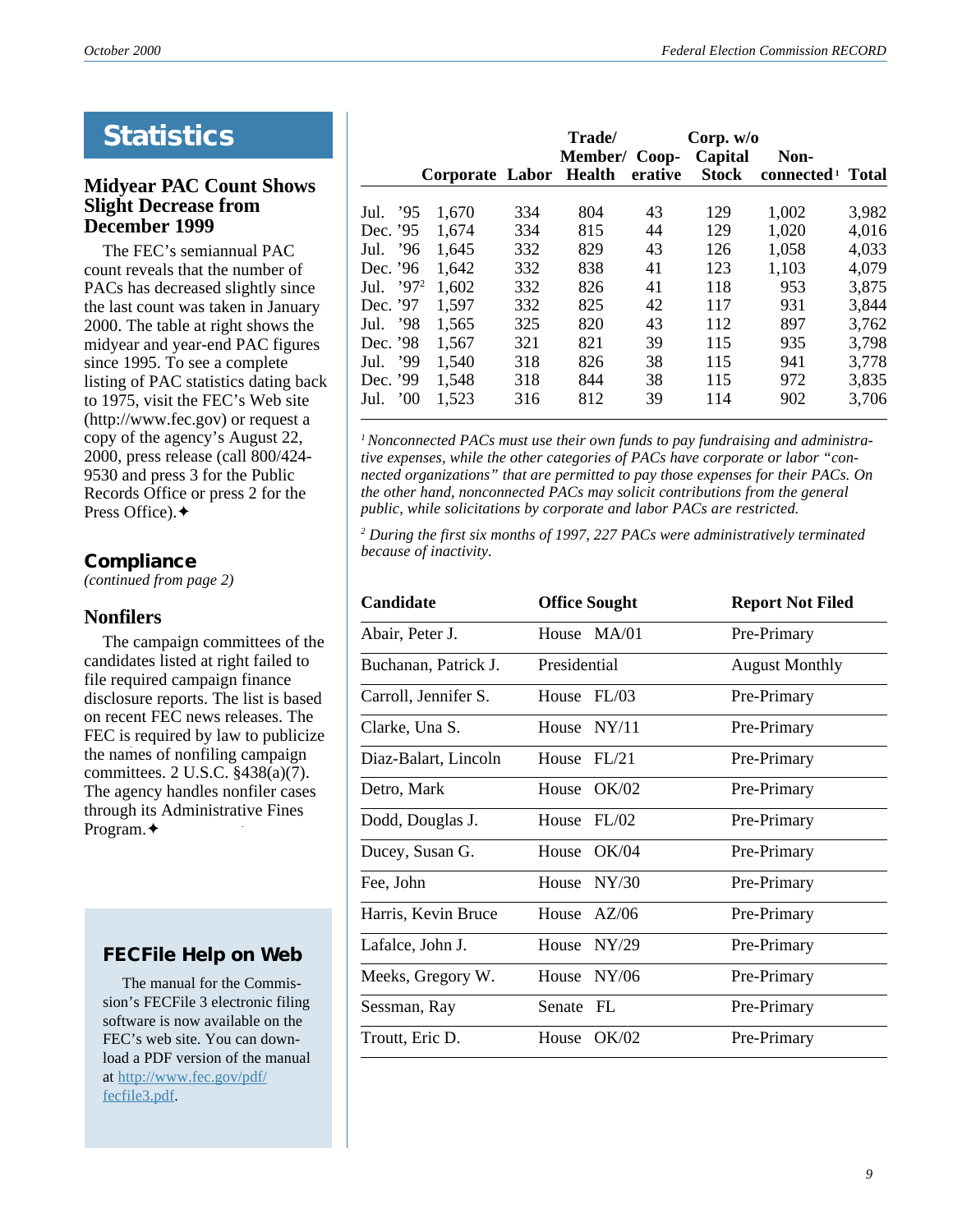## **Index**

The first number in each citation refers to the "number" (month) of the 2000 *Record* issue in which the article appeared. The second number, following the colon, indicates the page number in that issue. For example, "3:4" means that the article is in the March issue on page 4.

### **Advisory Opinions**

Alternative disposition of 2000-09, 10:5

- Reconsideration of 2000-08, 10:5
- 1999-24: Web site sponsored by LLC featuring information on candidates, 1:17
- 1999-29: Fundraising exemption from state limits for direct mailing by Presidential committee, 1:19
- 1999-30: Application of allocation ratio in state with single house legislature, 1:20
- 1999-31: Application of one-third rule to prizes and premiums used in connection with payroll deduction, 1:21
- 1999-32: Indian tribe's utility authority treated as separate from the tribe, 3:4
- 1999-33: Delayed transmittal of payroll deductions, 3:5
- 1999-34: Use of campaign funds to finance charity event, 2:2
- 1999-35: Soliciting for SSF through electronic deduction system, 2:4
- 1999-36: Fundraising via electronic checks and Internet fund transfers, 3:5
- 1999-37: PAC distribution of express advocacy communications through Web site and email, 4:1
- 1999-39: Disaffiliation of SSFs after corporate restructuring, 4:5
- 1999-40: Solicitation of members of rural electric cooperatives, 5:6
- 2000-1: Paid leave of absence for attorney seeking federal office,

#### 4:5

- 2000-2: Campaign rental of candidate-owned office, 5:7
- 2000-3: PAC's payment for corporate communication, 5:8
- 2000-4: Automatic Deductions for credit union PAC, 5:8
- 2000-5: Application of \$25,000 limit to contributions by Indian tribe, 7:8
- 2000-6: Use of federal convention funds to develop voter data base and balloting system, 7:9
- 2000-7: Use of corporate web sites to provide PAC information and solicit contributions, 7:9
- 2000-10: "Permission to solicit form" placed on trade association Web page, 8:8
- 2000-11: Misplaced payrolldeducted contributions, 8:9
- 2000-12: Using campaign funds to pay convention expenses of former presidential candidates, 9:5
- 2000-13: Internet video coverage of Republican and Democratic national conventions, 8:9
- 2000-14: Status of New York State Committee of the Working Families Party as state committee, 9:6
- 2000-15: Payroll deduction by trade association's affiliated member, 9:7
- 2000-16: Political ads on Internet for academic study, 10:2
- 2000-17: Establishment of separate segregated fund by subsidiary of foreign corporation, 9:7

2000-18: Closing date for Nader 2000 matching funds, 10:3

- 2000-19: Retroactively reallocating ballot composition ratio, 10:4
- 2000-21: New York Conservative Party as State Committee, 10:5

## **Compliance**

Administrative Fines Program, 5:1,7:1, 10:1 Alternative Dispute Resolution Program, 7:2, 8:10

- MUR 3774: Failure to allocate expenses between federal and nonfederal accounts for get-outthe-vote drive conducted by third party, 3:3
- MUR 4322 and 4650: Violations by candidate, campaign committees, treasurer and relative, 2:1
- MUR 4648: Failure to disclose purpose of expenditures and other violations, 3:4

## **Court Cases**

- \_\_\_\_\_ v. FEC
- Akins, 8:12
- Arlen Specter '96, 8:14
- Becker, 8:13
- Christine Beaumont, et al., 3:9
- Patrick J. Buchanan, et. al., 9:8
- $-$  DNC, 4:6
- DSCC, 1:2
- Fulani, Lenora B., 7:7
- Hooker, John Jay, 6:9, 7:8
- Unified Independent Party, Committee for, 7:8
- Virginia Society for Human Life, Inc., 3:8
- FEC v.
- Christian Coalition, 4:7
- Colorado Republican Federal Campaign Committee, 7:1, 10:6
- Freedom's Heritage Forum, 6:8
- Friend for Fasi, 3:9, 8:14
- Fund for Conservative Majority (Heckman), 6:8
- National Rifle Association, 6:9
- Salvi for Senate Committee, 6:9
- Toledano, James, 6:9
- **Other**
- Fireman v. USA, 1:13
- Hooker v. All Contributors, 8:15
- Mariani v. USA, 1:3, 7:7
- Reform Party v. Gargan, 5:9, 7:8
- Shrink PAC v. Nixon, 3:7

*(continued on back cover)*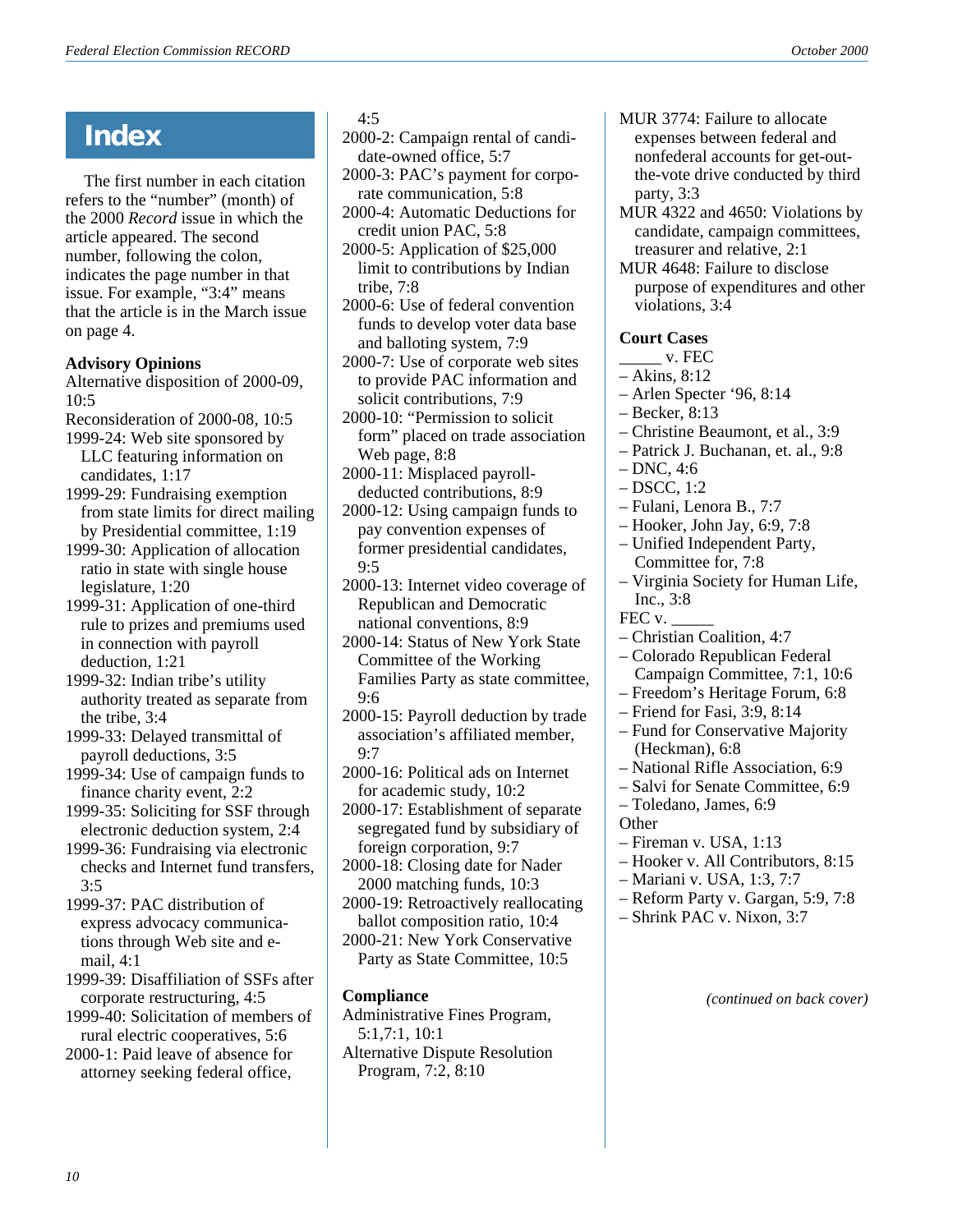$\frac{\text{Fold}}{\text{Fold}}$ 

# *Campaign Guides Available!*

It has been brought to our attention that many committees do not have copies of the *Campaign Guides* – the single most valuable tool available to committees.

For each type of committee, a *Campaign Guide* explains, in clear English, the complex regulations regarding the activity of political committees. It shows readers, for example, how to fill out FEC reports and illustrates how the law applies to practical situations.

We publish four *Campaign Guides,* each for a different type of committee, and are happy to mail your committee as many copies as you need, free of charge. We encourage you to view them on our Web site (go to www.fec.gov, then click on "Campaign Finance Law Resources" and then scroll down to ["Publications](http://www.fec.gov/pages/infosub2.htm#anchor436146)").

If you would like to place an order for paper copies of the *Campaign Guides*, please call 800- 424-9530, or return the form below by mail.

———————————————

## **Order Form**

| Name:                                                               | <u> 1989 - Johann John Barn, mars eta bainar eta bainar eta baina eta baina eta baina eta baina eta baina eta ba</u>    |                                                      |                                                                            |
|---------------------------------------------------------------------|-------------------------------------------------------------------------------------------------------------------------|------------------------------------------------------|----------------------------------------------------------------------------|
|                                                                     |                                                                                                                         |                                                      |                                                                            |
|                                                                     |                                                                                                                         |                                                      |                                                                            |
|                                                                     |                                                                                                                         |                                                      |                                                                            |
| <b>Campaign Guide</b>                                               |                                                                                                                         | <b>Number of Copies</b>                              |                                                                            |
| For Congressional Candidates and Committees:                        |                                                                                                                         |                                                      |                                                                            |
| For Corporations and Labor Organizations:                           |                                                                                                                         |                                                      |                                                                            |
| For Nonconnected Committees:                                        |                                                                                                                         |                                                      |                                                                            |
| For Political Party Committees:                                     |                                                                                                                         |                                                      |                                                                            |
| Please fold this form into thirds, seal it and drop it in the mail. |                                                                                                                         |                                                      | Fold Over                                                                  |
|                                                                     |                                                                                                                         |                                                      | <b>NO POSTAGE</b><br><b>NECESSARY</b><br><b>IF MAILED</b><br><b>IN THE</b> |
|                                                                     | <b>BUSINESS REPLY MAIL</b><br>FIRST-CLASS MAIL PERMIT NO. 12976 WASHINGTON, DC                                          |                                                      | <b>UNITED STATES</b>                                                       |
|                                                                     | POSTAGE WILL BE PAID BY ADDRESSEE                                                                                       |                                                      |                                                                            |
|                                                                     | <b>FEDERAL ELECTION COMMISSION</b><br><b>INFORMATION DIVISION</b><br>999 E STREET NW<br><b>WASHINGTON DC 20277-2976</b> |                                                      |                                                                            |
|                                                                     |                                                                                                                         | البابيا ببالبارين لبارا باران استاليا ستبالا اتباريا | 11                                                                         |